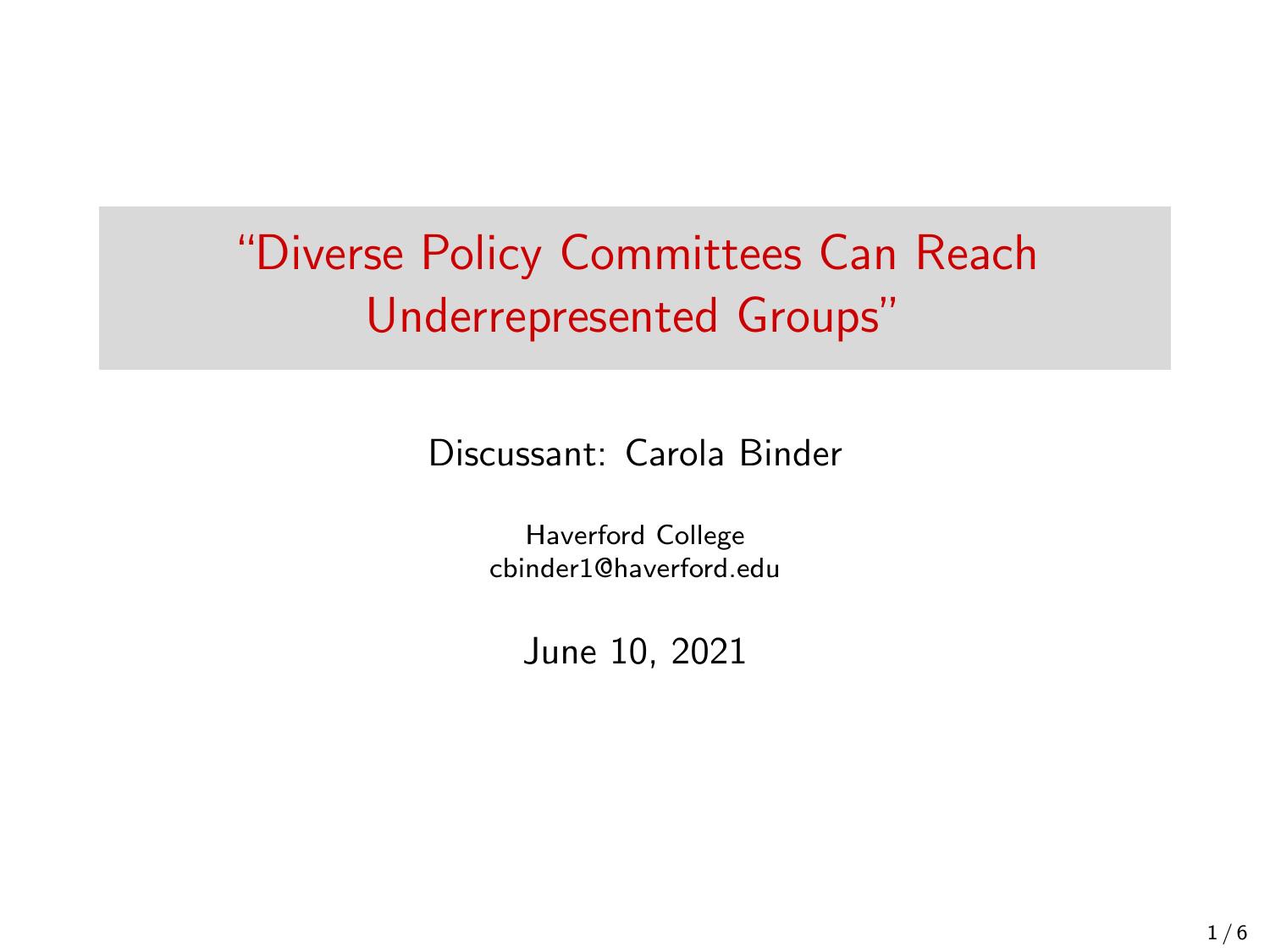## Overview of RCT

- ▶ Randomly varies salience of the diversity of the FOMC and provides FOMC inflation or unemployment forecasts
- $\triangleright$  Outcomes of interest: Unemployment and inflation "expectations management," distrust of the Fed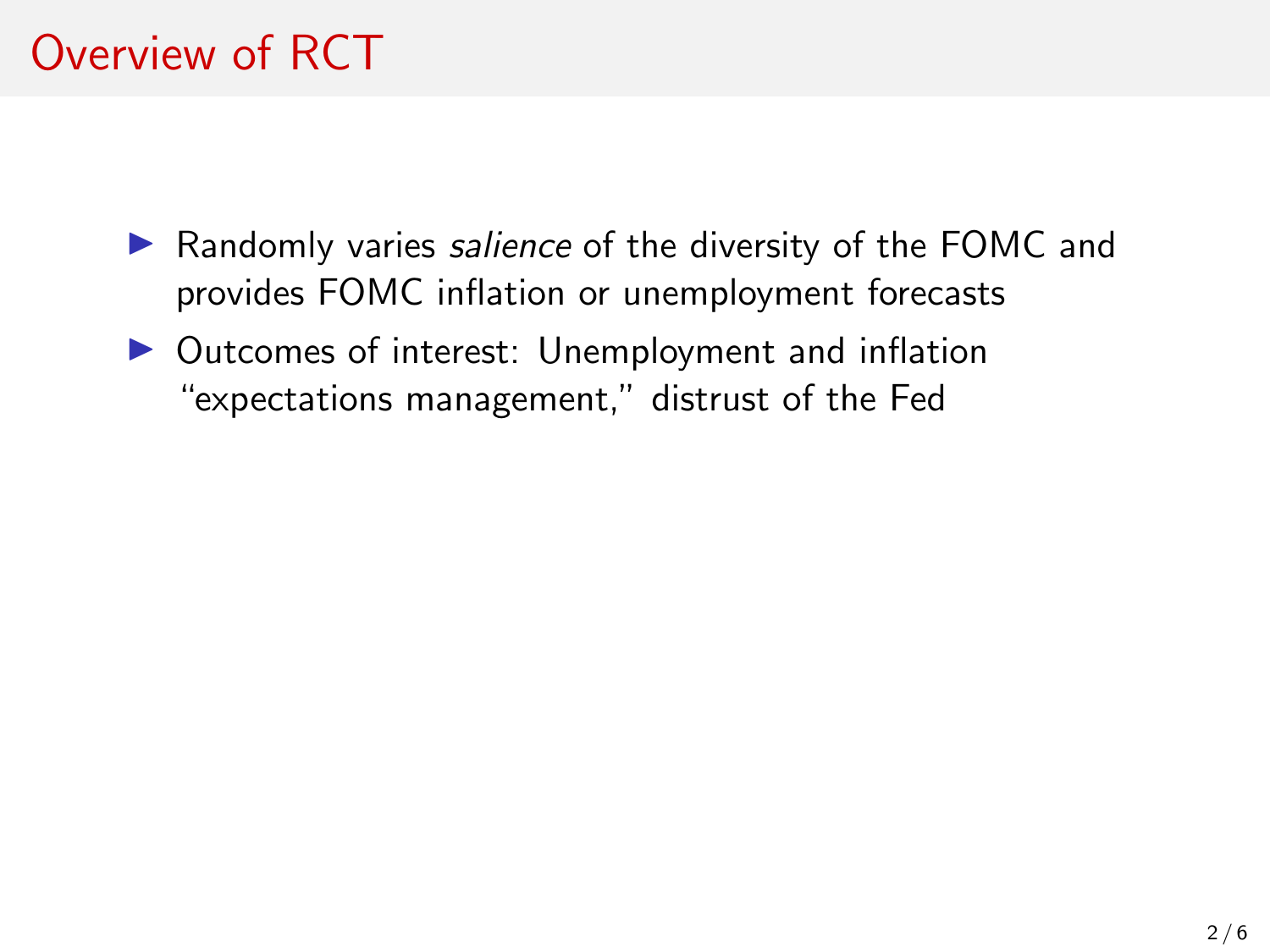## Overview of RCT

- ▶ Randomly varies salience of the diversity of the FOMC and provides FOMC inflation or unemployment forecasts
- $\triangleright$  Outcomes of interest: Unemployment and inflation "expectations management," distrust of the Fed
- $\blacktriangleright$  Hypotheses: "homophily" or "taste for diversity"
- $\blacktriangleright$  Results: Mixed evidence for both hypotheses; lots of heterogeneity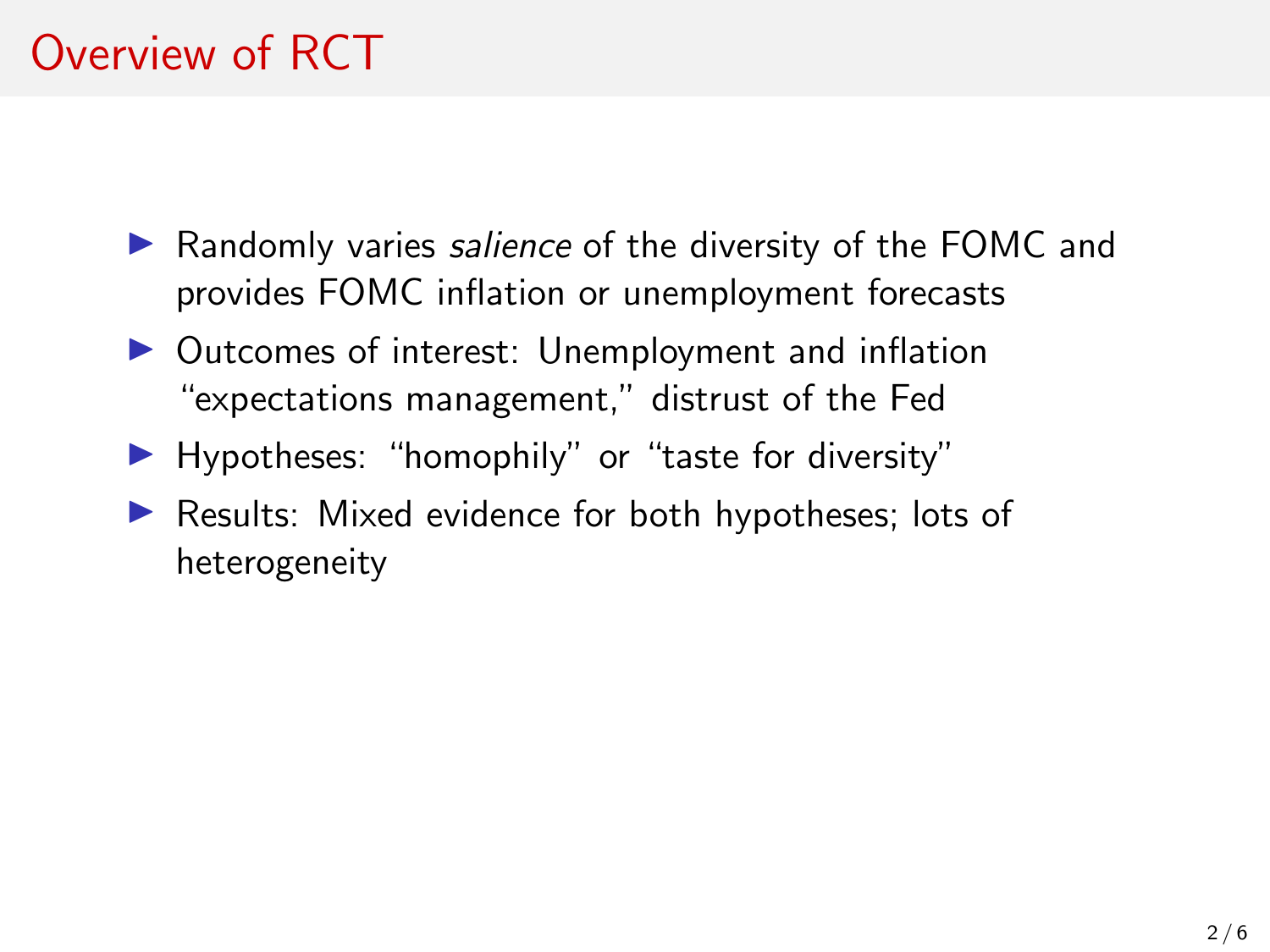## Overview of RCT

- ▶ Randomly varies salience of the diversity of the FOMC and provides FOMC inflation or unemployment forecasts
- $\triangleright$  Outcomes of interest: Unemployment and inflation "expectations management," distrust of the Fed
- $\blacktriangleright$  Hypotheses: "homophily" or "taste for diversity"
- $\blacktriangleright$  Results: Mixed evidence for both hypotheses; lots of heterogeneity
- $\triangleright$  Novel part of second wave: give people a *choice between* information sources.
	- $\triangleright$  Men and especially women seem to prefer to read an article about a woman than an article about a man.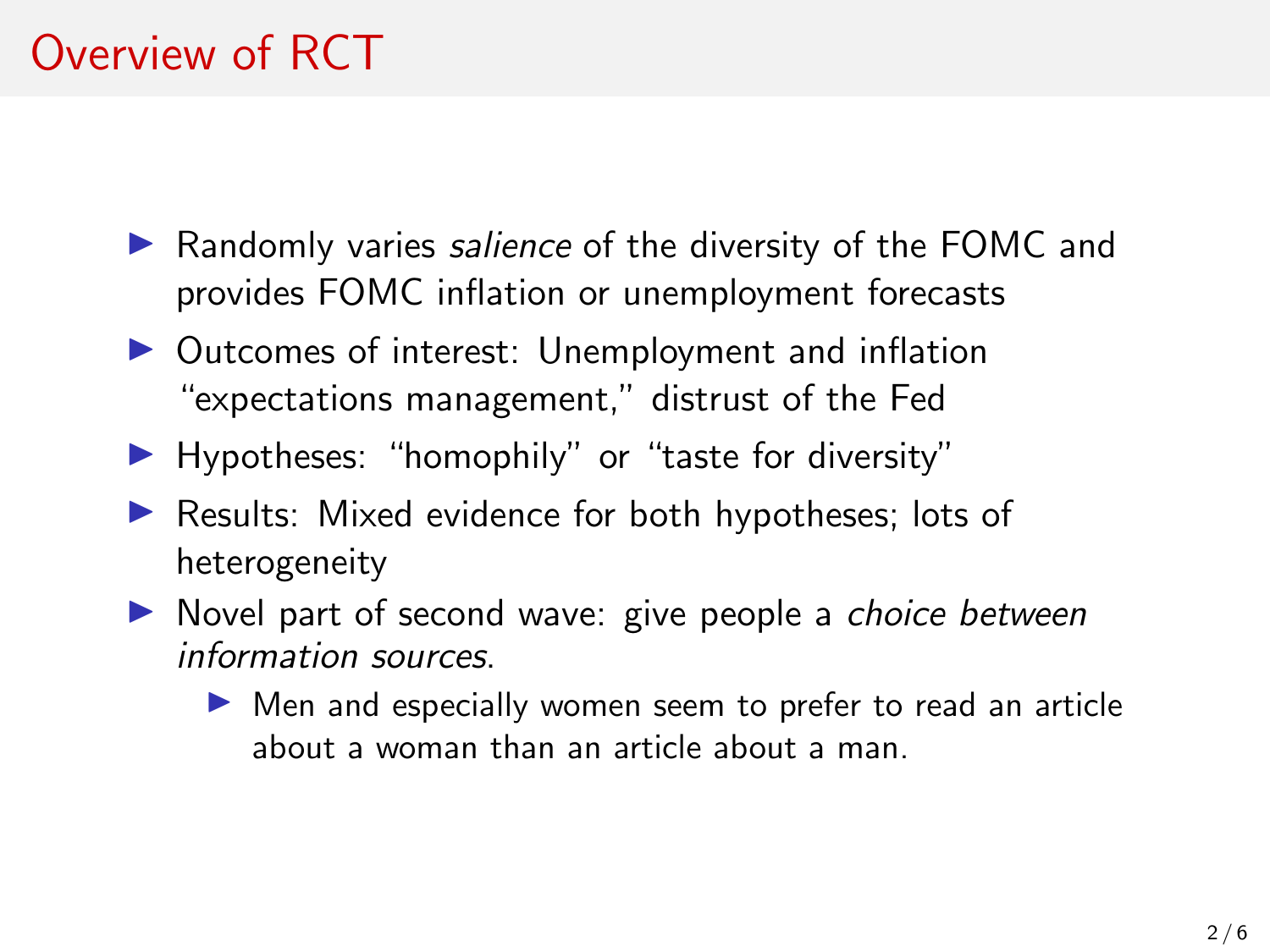- $\triangleright$  What are respondents' priors about FOMC composition?
- $\blacktriangleright$  How does a photo of one member cause them to update? (Really depends on priors.)
- $\blacktriangleright$  What are their posteriors about FOMC composition?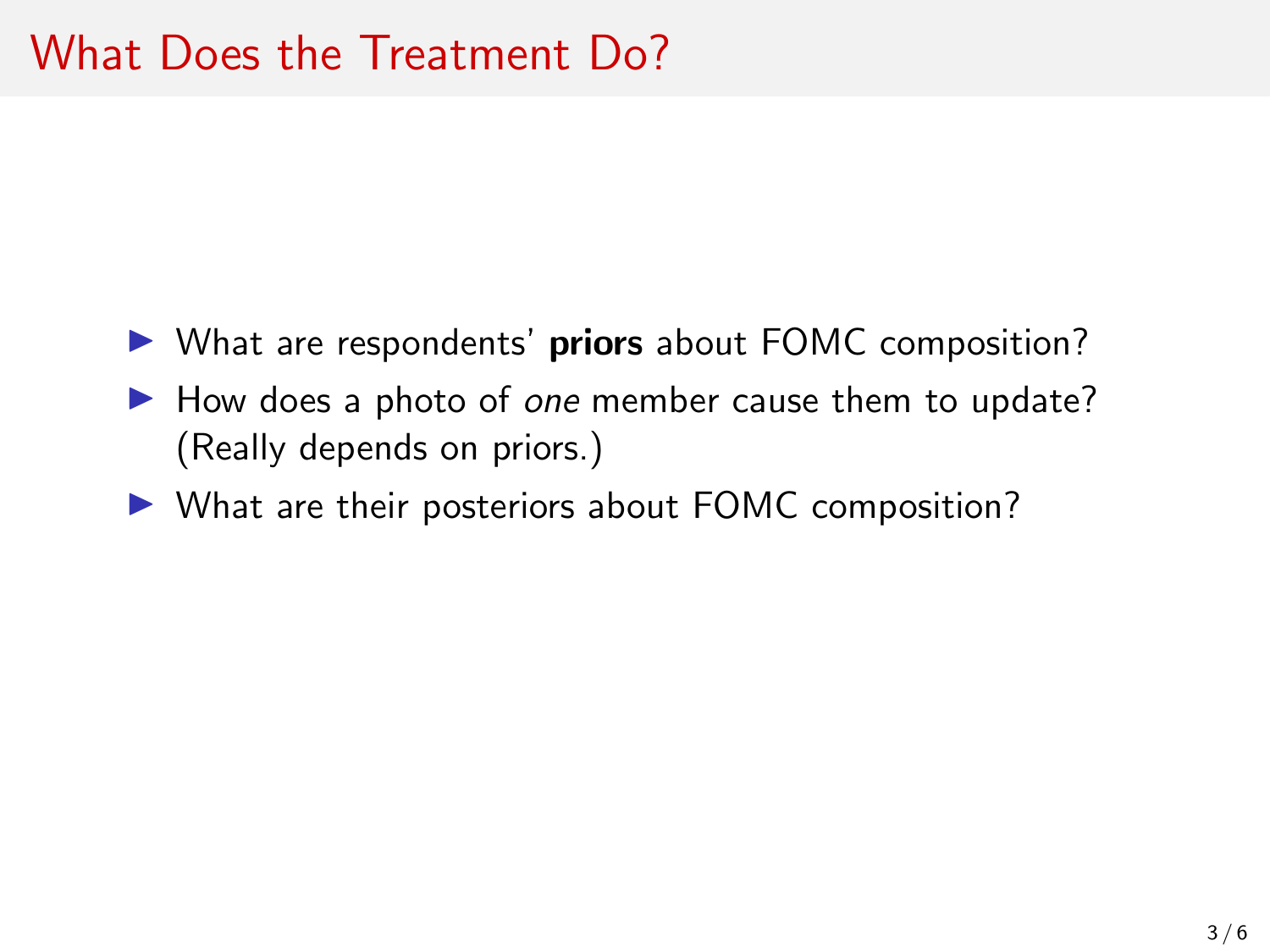- $\triangleright$  What are respondents' priors about FOMC composition?
- $\blacktriangleright$  How does a photo of one member cause them to update? (Really depends on priors.)

 $\triangleright$  What are their posteriors about FOMC composition? Unlikely but plausible example: Respondent only associates the Fed with Janet Yellen.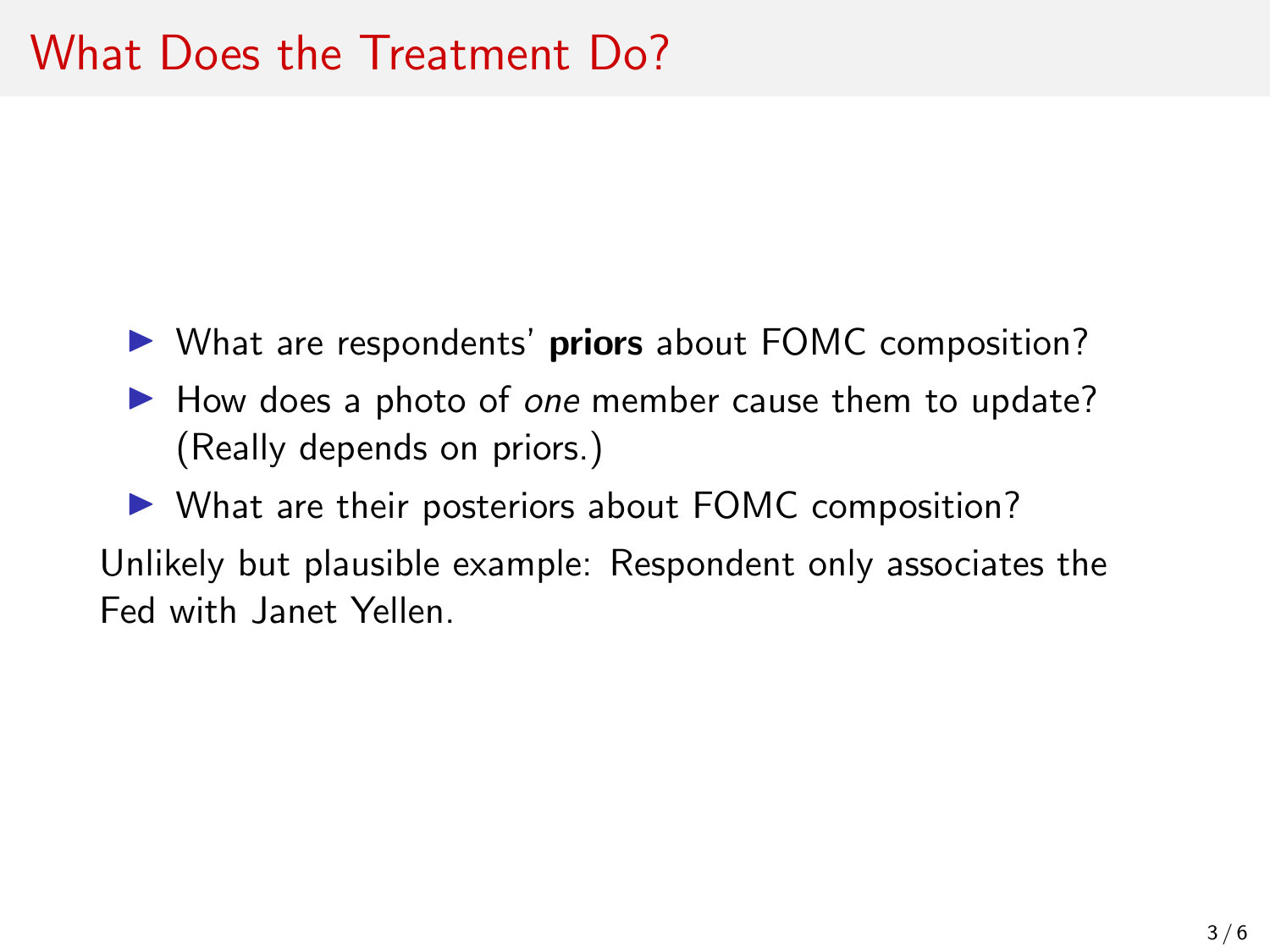- $\triangleright$  Do Barkin, Bostic, and Daly images differ in other ways (e.g. apparent age, facial expression, dress, hairstyle)?
- ▶ Daly seems much more well-known than Bostic, and Barkin the least well-known. Maybe respondents already had heard the name Daly or Bostic and the familiarity (not the demographics) increased trust.
	- ▶ Daly and Bostic on Twitter, but not Barkin
	- ▶ 4 times as many Google searches for Bostic as for Barkin; 10 times as many for Daly as for Barkin (past 12 months in US)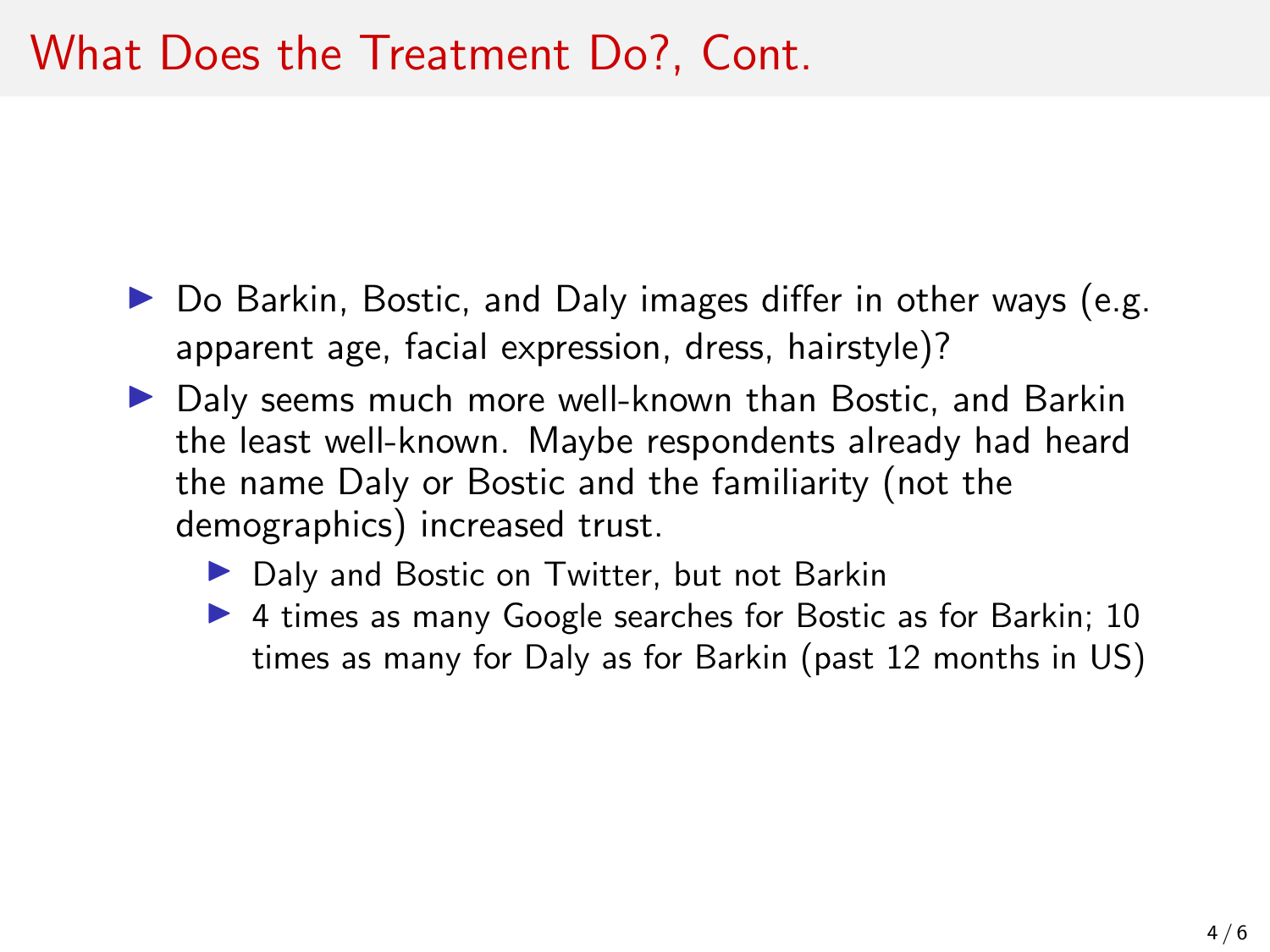#### Homophily and Taste for Diversity

- $\blacktriangleright$  Authors' definition of homophily: "underrepresented groups might react more to the committees forecasts when they observe that a member of their same demographic group ('in-group') participated in the formation of such forecasts relative to the member of a different demographic group ('out-group')
	- $\blacktriangleright$  Must "in-group" be same race, gender, or both? (Intersectionality?)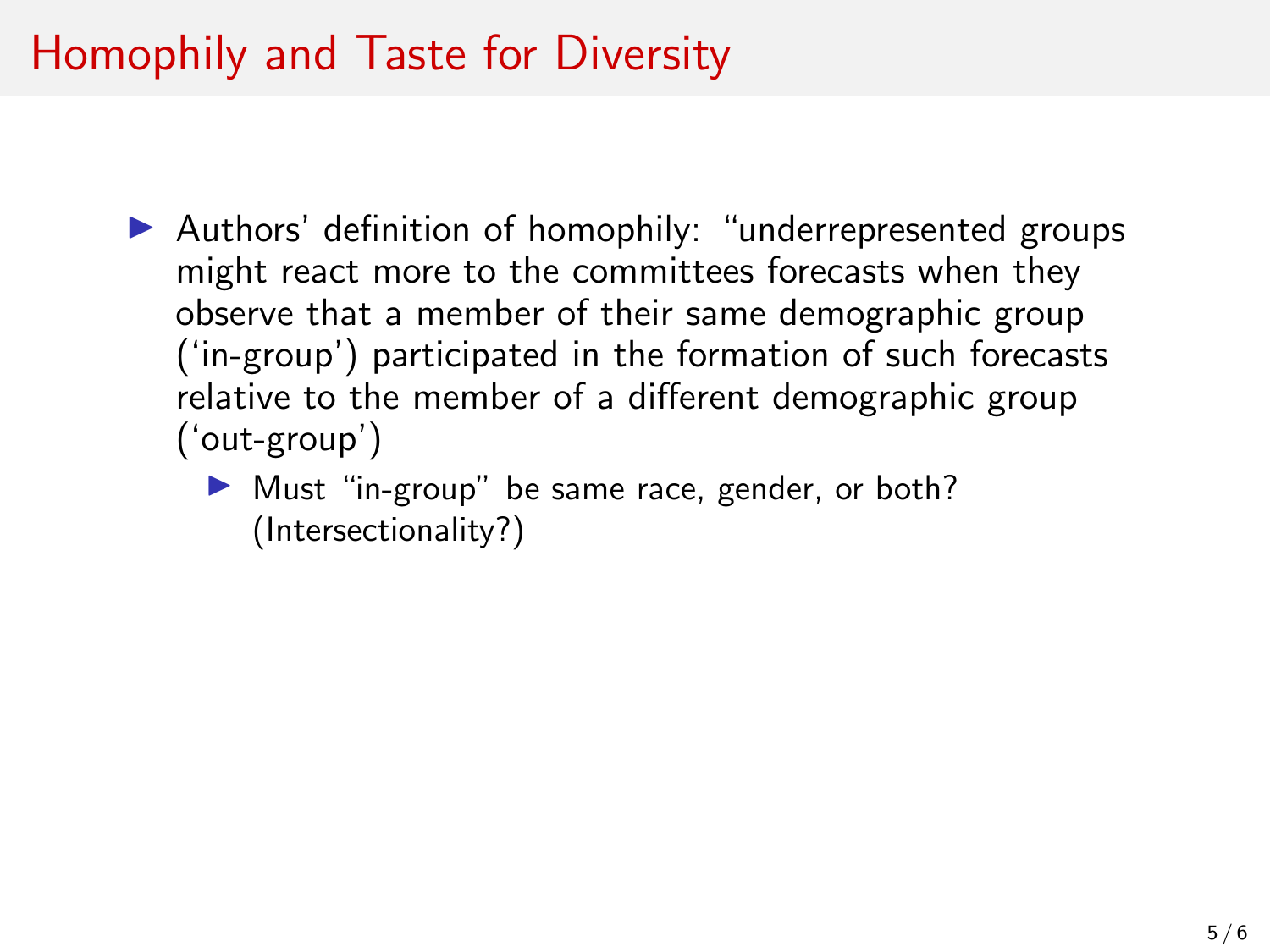#### Homophily and Taste for Diversity

- $\blacktriangleright$  Authors' definition of homophily: "underrepresented groups might react more to the committees forecasts when they observe that a member of their same demographic group ('in-group') participated in the formation of such forecasts relative to the member of a different demographic group ('out-group')
	- Inter-Must "in-group" be same race, gender, or both? (Intersectionality?)
- $\blacktriangleright$  Taste for diversity is not defined. What would be most preferred by someone with taste for diversity:
	- $\blacktriangleright$  FOMC that most closely resembles population demographics?
	- $\blacktriangleright$  All female and/or all black FOMC?
	- $\blacktriangleright$  FOMC with most demographic variation?